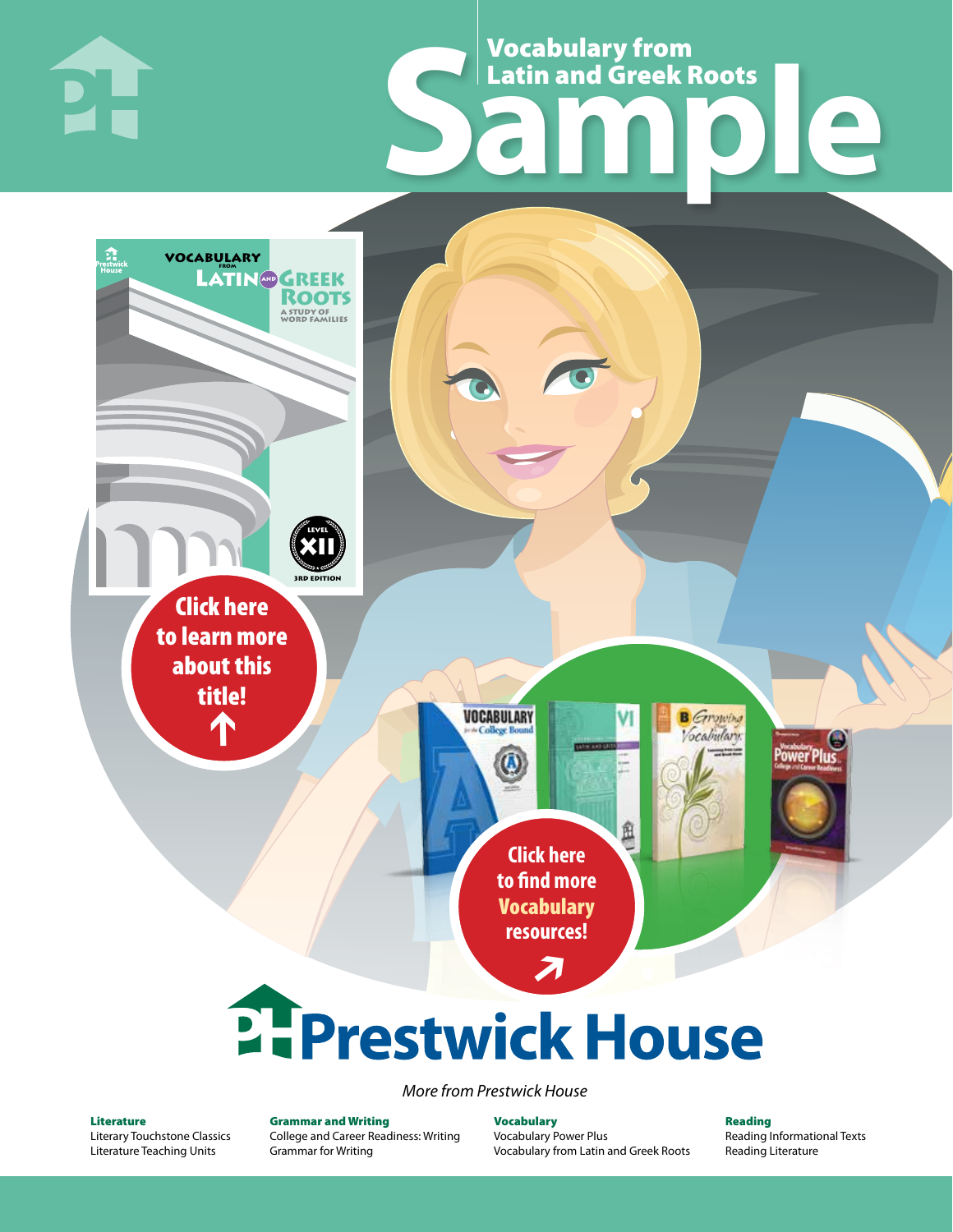

# **VOCABULARY** LATINAND GREEK ROOTS A Study of Word Families

# **By: Elizabeth Osborne**

*Edited by* Paul Moliken *Illustrated by* Larry Knox

Prestwick House wishes to extend its gratitude to the many contributors whose assistance, comments, and expertise were essential in completing this book.



P.O. Box 658 • Clayton, DE 19938 1.800.932.4593 • www.prestwickhouse.com

## **ISBN: 978-1-60389-130-1**

Copyright ©2003 by Prestwick House, Inc. All rights reserved. No portion may be reproduced without permission in writing from the publisher. *3rd Edition 2017*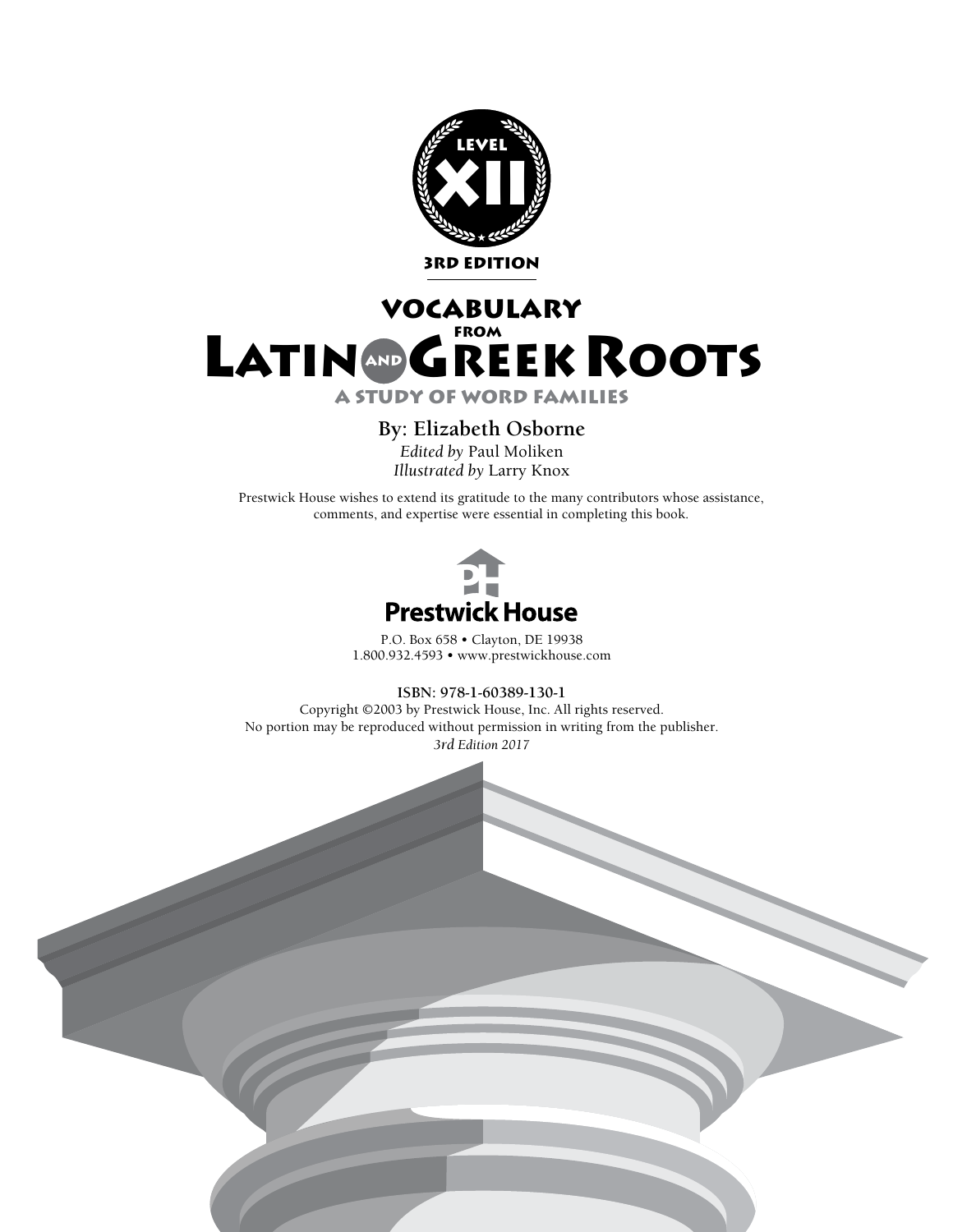# Introduction

restwick House developed *Vocabulary from Latin and Greek Roots* in response to numerous requests for a solid etymology-based vocabulary program. Because the aim of the program is to increase retention of new words as well as to expand students' vocabulary, we chose to organize the Units by meaning rather than alphabetically. A student who associates a root with an idea will be more likely to correctly assess the definition of that root's English derivative.

Each Unit contains at least three Latin and/or Greek roots; one or more English vocabulary words are provided for each root. Unit Fourteen of this book, for example, includes four roots having to do with place, placing, or putting. When a student reads through the Unit, he or she will see the key letters that signal the presence of the root in an English word. The letters in the second root of Unit Fourteen form the stem POS. Beneath the key letters is the root word from which the English is derived: PONERE, POSITUM. Students will notice that there are sometimes two forms of the root, and sometimes one. The inclusion of two forms indicates a Latin verb from which English has taken two different forms. PONERE, for instance, gives us *component*, meaning "something put together with another thing to make a whole," while POSITUM gives us *deposit*, meaning "to put down." When a root comes from a Latin adjective or noun, only one form will generally be included. Greek roots also appear in only one form.

Beneath the definition of the root, the student will find the word, its pronunciation, part of speech, and English definition. In cases in which an English word has multiple meanings, we have chosen to include only the meaning appropriate to the grade level for which the book is intended. The word *resignation* in this book, then, is a noun meaning "acceptance of something that cannot be avoided; a patient submission" rather than a formal withdrawal from a job or position; in Level IX, *pedestrian* means "lacking excitement; ordinary and dull," rather than "a traveler on foot." In some instances, students may find it useful to review meanings that do not appear and discuss how they are related to the meaning presented.

If the word has a prefix, or if it is especially difficult to reconcile with its root, the entry will contain an analysis of the parts of the word, followed by a literal definition. *Repulsion* in Level IX, Unit Five, is explained as *re*, meaning "back" + *pulsum*; the literal meaning is "a pushing back."

Finally, each entry provides a sentence using the word and, when appropriate, introduces pertinent synonyms and/or antonyms. For added visual reinforcement of this understanding, mnemonic cartoons appear in each Unit.

Six different kinds of exercise follow the Unit entries. They include three kinds of practice using words in context, one test of a student's ability to infer information based on a word's meaning, one reading comprehension exercise, and one activity in which a student must deduce the meaning of an unfamiliar word based on knowledge of the word's root. By the end of the exercises in each Unit, students will have had thorough practice using the word in context and will be prepared to make the word part of their working vocabulary.

**Note:** We have changed the form of some vocabulary words to make the sentences and exercises more interesting, eliminate awkward phrasing, and avoid excessive repetition. For example, a noun (marvel) may be changed to an adjective (marvelous) or a verb (marveled).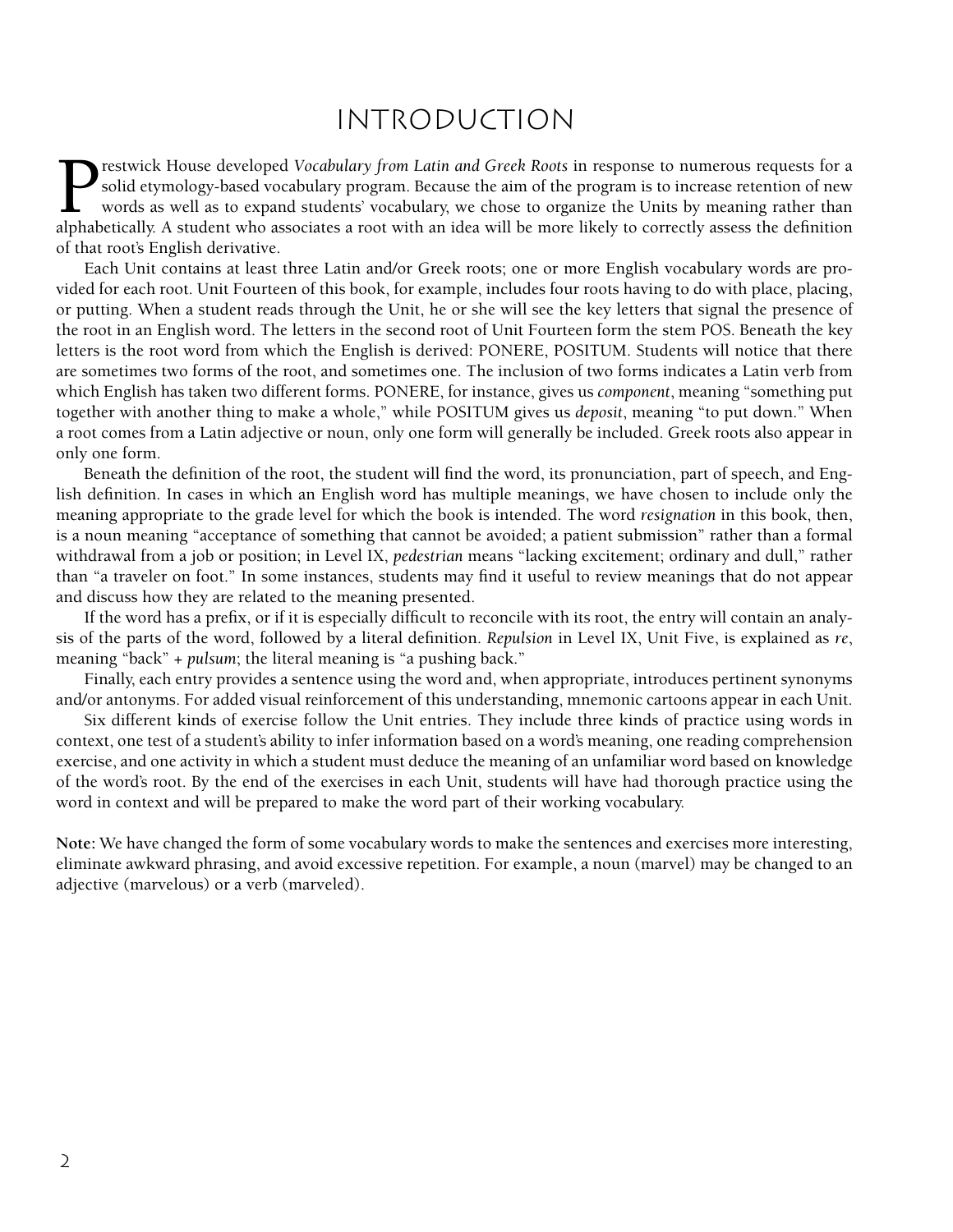# WORD LIST FOR LEVEL XII

### **UNIT 1**

alacrity assay celerity cogent exigent incite intransigent perturb resuscitate solicitous turbid turbulent

### **UNIT 2**

cognate degenerate engender feign fictive genre innate nascent parturient repertory transfigure

#### **UNIT 3**

demise diabolical emblematic episodic hyperbole inveigh methodical remit surmise synod vehement

# **UNIT 4**

aggregate agrarian bucolic egregious fruition fruitless gregarious idyllic pastoral peregrination repast rustic

#### **UNIT 5** abscond

aperture apocryphal context covert cryptic overt pretext recondite subtext

### **UNIT 6** adjourn

anachronism chronicle demur demure diurnal extemporaneous moratorium sojourn synchronous temporal temporize

# **UNIT 7**

animadversion aspire concordance conspire discordant esprit inanimate psyche psychosomatic psychotic pusillanimous transpire

### **UNIT 8**

concede concur discursive ensue incessant intercede obsequious perpetuate perpetuity segue succor

## **UNIT 9**

adjudicate amoral consecrate execrable expiate impious judicious mores morose sacrosanct

### **UNIT 10**

artifice artless emulate icon iconoclast iconography inert inimitable proviso purveyor purview

#### **UNIT 11**

inconsolable incurious innocuous internecine procure salubrious salutary salutation sinecure solace

### **UNIT 12**

conjugal contiguous contingent defray infrangible refract sectarian subjugate suffrage transect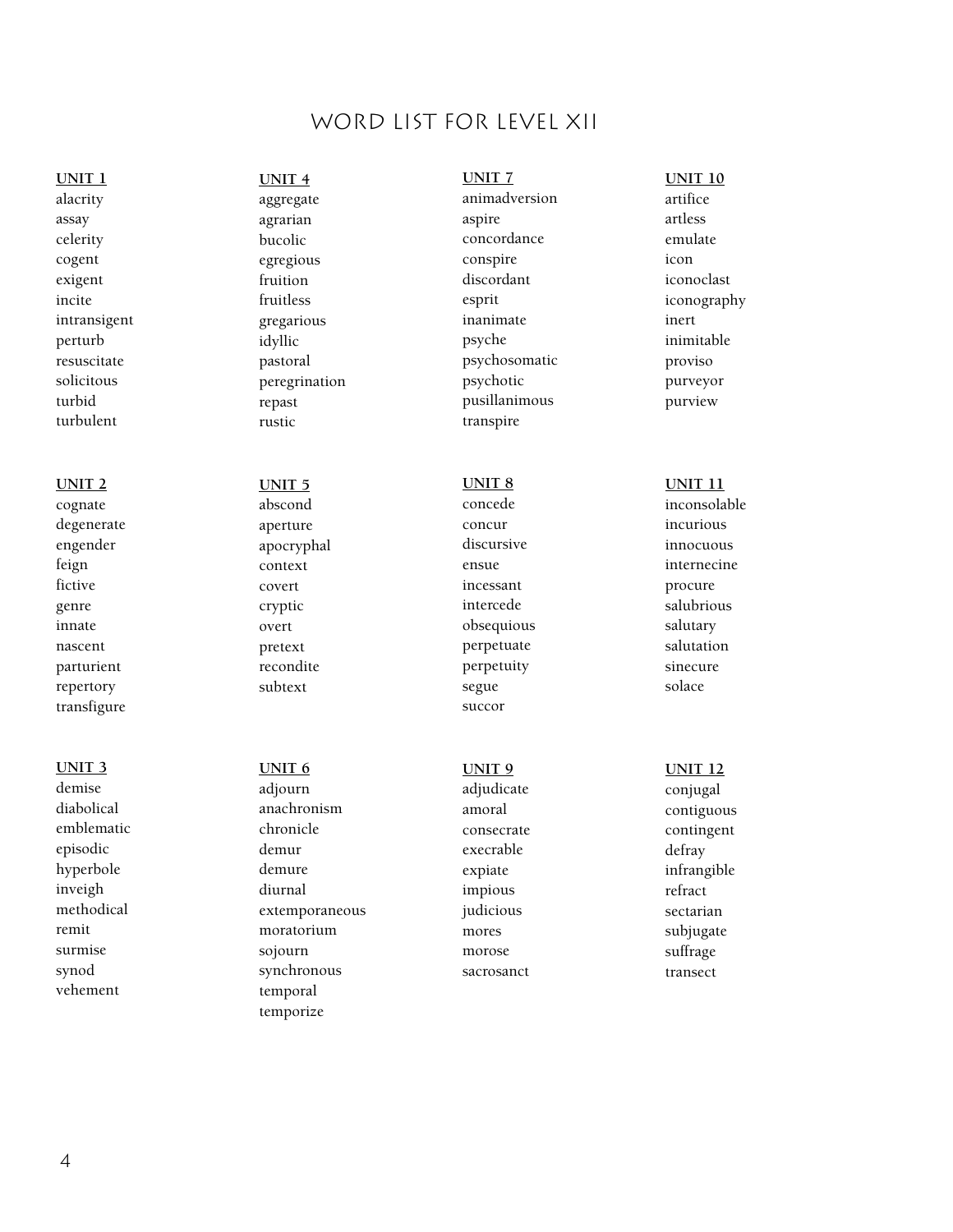### **UNIT 13**

adduce capitulate caprice insuperable precipitate recapitulate reserved servile sovereign subdue subservient surfeit traduce

# **UNIT 16**

avocation reticent tacit taciturn univocal verbatim verbiage verbose vocation vociferous

## **UNIT 19**

allude collusion derisive felicitous felicity infelicitous interlude ludicrous risible

# **UNIT 22**

attenuate contend distend extenuating ostensible pertinacious portend tenable tendentious tenet tenuous

#### **UNIT 14**

allocate anathema apposite composite dystopian epithet in lieu of interpose locus topical utopian

#### **UNIT 15**

ascribe circumlocution circumscribe colloquy consign loquacious magniloquent obloquy proscribe resignation signatory

# **UNIT 17**

adumbrate apprise comprise discern discrete discretion myopic reprehensible synopsis umbrage

#### **UNIT 18**

complicity confluence dour duplicitous duress explicate flux implicate inexplicable influx irrepressible obdurate reprimand suppress

# **UNIT 20**

abstruse adroit constrain incorrigible intrusive obtrusive prestige rectify rectitude stricture stringent

#### **UNIT 21**

asset devoid evanescent insatiable plenary plenipotentiary satiety vacuity vacuous vaunted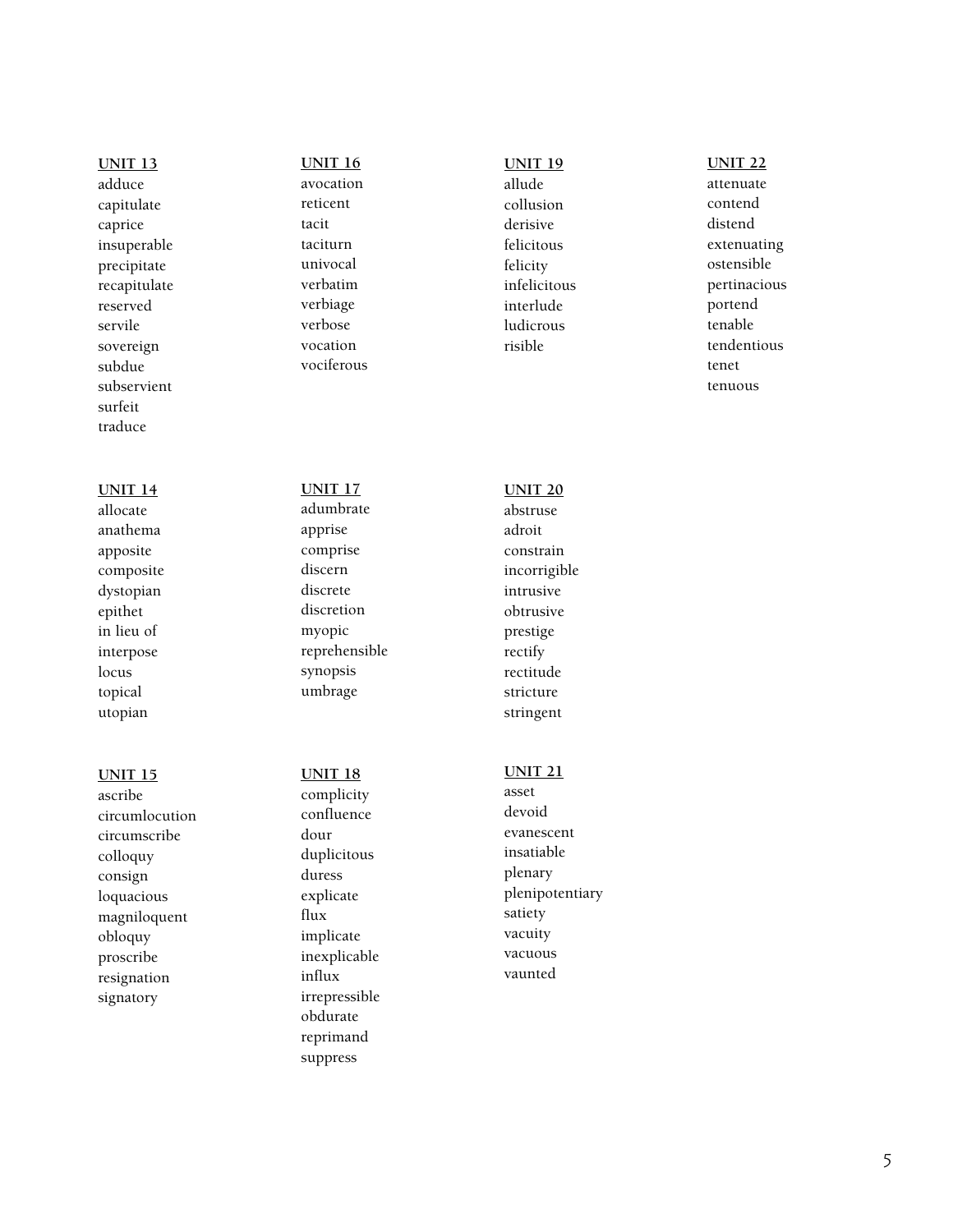# UNIT ONE

# **AG, ACT**

Latin AGERE, ACTUM, "to drive; to do"

**COGENT** (kō' jənt) *adj.* strong and to the point; convincing L. *c*o (from *con*), "together" + *actum* = *driving together* The defense attorney's claim that her client was out of town during the murder was the most *cogent* argument that she had presented to date. *syn: convincing ant: incoherent*

EXIGENT (ek´ si jant) *adj*. urgent; pressing L. *e*x, "out of" + *agere* = *driving out of* Congress held an impromptu all-night session to discuss the *exigent* threat of war. *syn: critical ant: trivial*

**ASSAY** (a  $s\bar{a}$ ) *v*. to test; to analyze L. *ex*, "out of" + *agere* = *to drive out* The miner *assayed* the cave soil for diamonds and gold.

**INTRANSIGENT** (in tran's a jant) *adj*. refusing to compromise

L. *in*, "not" + *trans*, "across" + *agere* = *not driving across* The principal was unable to come to a satisfying judgment in the teachers' debate, as the feuding faculty members were *intransigent*.

*syn: stubborn ant: obedient*



*The INTRANSIGENT TRANSIT bosses refused to make a compromise offer to the strikers.*

## **CIT**

Latin CIEO, CITUM, "to stir up; to rouse"

**INCITE** (in  $\sin^2 y$ ) v. to stir up; to provoke L. *in*, "strongly" + *citum* = *to strongly stir up* Police were worried that the powerful and angry words of the speaker would *incite* the crowd to riot. *syn: urge ant: soothe*

**RESUSCITATE** (rē sus´ ə tāt) v. to bring back to consciousness L. *re*, "again" + *sub*, "from beneath" + *citum* = *to rouse again from beneath* The firefighters *resuscitated* a man who had been overcome by smoke. *syn: revive*

*The word* assay *can mean "to test or examine" in a broad sense, as in "to* assay *your knowledge," but the word also applies to the kind of testing that determines the makeup of a mineral, or almost anything that can be analyzed through examining its fundamental parts governments, chemical substances, colleges, military forces, personalities, literature, values, weather, forests, recipes, economics, etc.*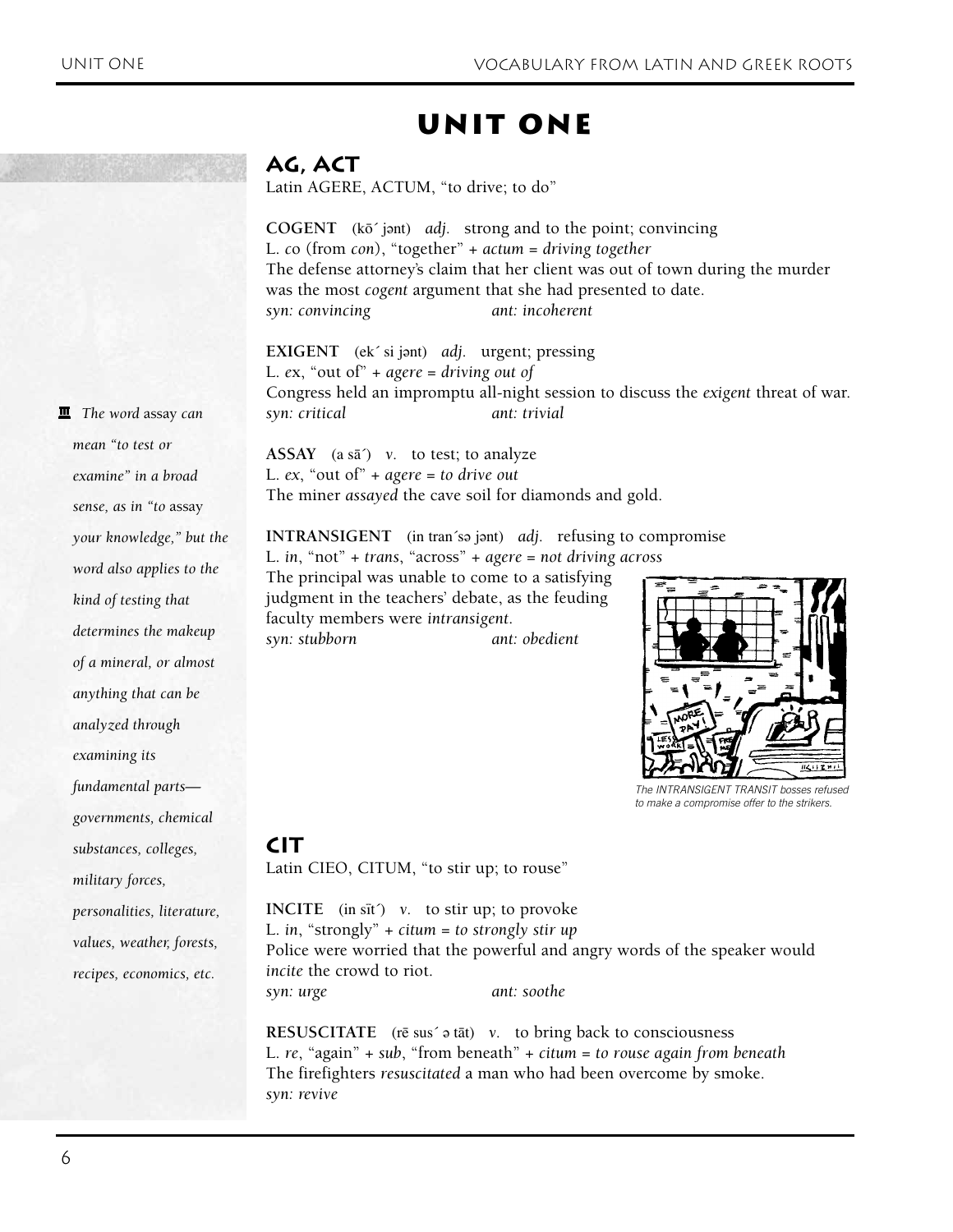**SOLICITOUS** (sa lis' a tas) *adj.* showing care or worry L. *sollus*, "whole" + *citum* = *stirring up the whole* Barry's parents are *solicitous* toward him and show him an immense amount of love. *syn: eager, concerned ant: unconcerned*

# **TURB**

Latin TURBARE, TURBATUM, "to disturb"

**PERTURB** (pçr tûrb´) *v.* to make worried or upset L. *per*, "through and through" + *turbare* = *to thoroughly disturb* It *perturbed* Lou when his daughter did not arrive home after school. *syn: bother ant: calm*

**TURBULENT** (tûr' by al ant) *adj.* very excited or upset The decade of the 1960s is considered by many scholars to be among the most *turbulent* in all of American history. *syn: agitated ant: peaceful*

**TURBID** (tûr´ bid) *adj.* cloudy; confused Gina's unclear ramblings are obviously the result of a *turbid* mind. *syn: muddled ant: clear*

**ALACR** Latin ALACER, "lively"

**ALACRITY** (ç lak´ ri t£) *n.* an enthusiastic quickness When asked to evaluate a local store's ice cream, the boys responded with *alacrity* and happiness at the prospect. *syn: eagerness ant: reluctance*

# **CELER**

Latin CELER, "quick"

**CELERITY** (sç ler ´ i t£) *n.* speed or quickness If the residential developments continue to grow with such *celerity*, local wetlands will be threatened. *syn: rapidity ant: slowness*

*In Latin, French, and English, to* solicit *is to persistently approach someone with an offer, petition, or demand to provoke (*citum*) him or her entirely (*sollus*). The English adjective* solicitous*, though, means something closer to "persistently seeking the care or well-being" of another person.*

*The* celer *root also appears in the words*  accelerate *(*ad*, "toward" +* celer *=*  toward speed*), and*  decelerate (de*, "down from" +* celer *=* away from speed*).*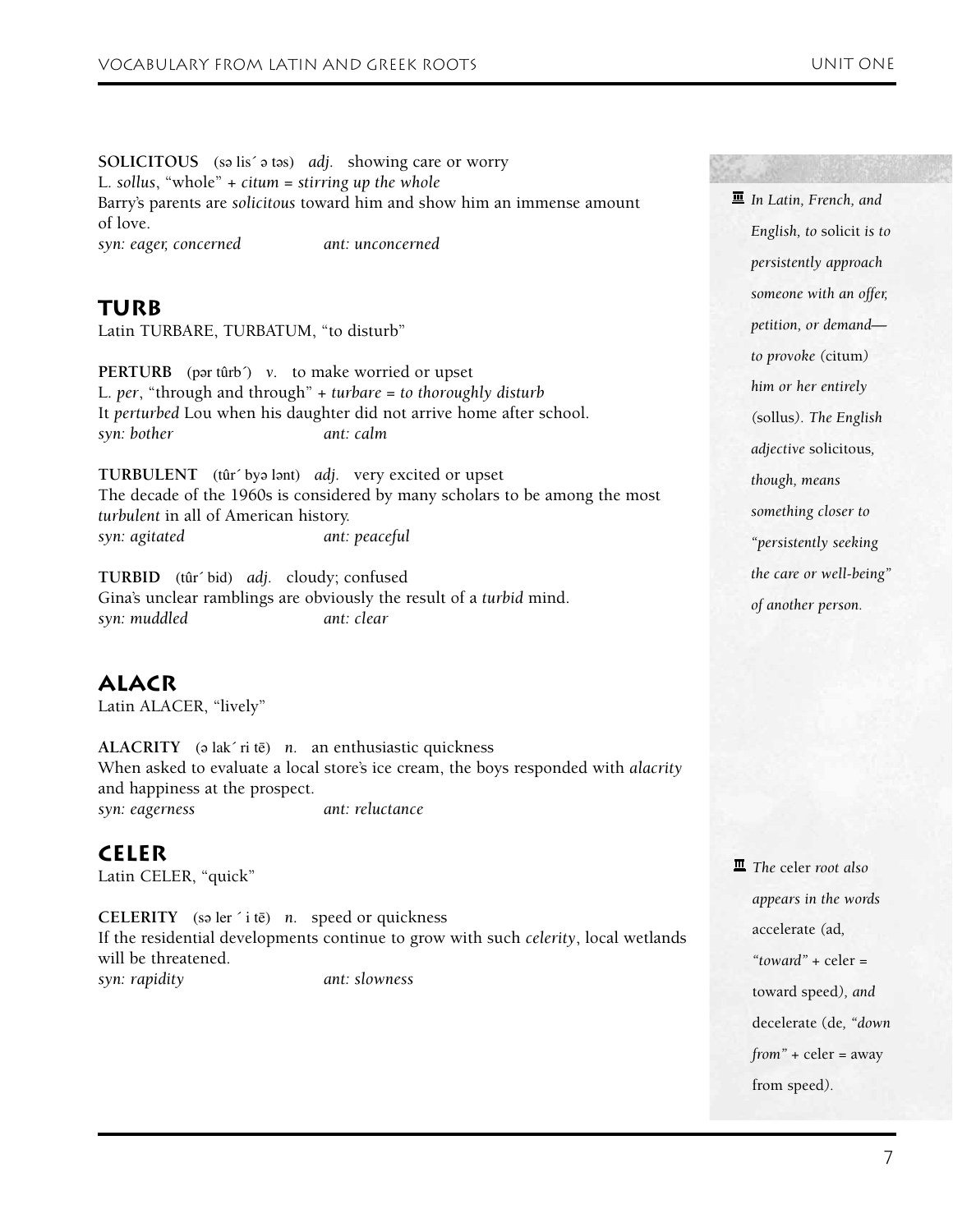### Unit one

# **Exercises - Unit One**

- **Exercise I. Complete the sentence in a way that shows you understand the meaning of the italicized vocabulary word.**
- 1. The *turbid* waters of the river should have alerted us that…
- 2. In response to the city's *exigent* financial situation, the mayor…
- 3. The knights will *assay* the castle in order to…
- 4. Pictures of the flag being burned *incited* the crowd to…
- 5. The witness's *cogent* testimony prompted the jury to…
- 6. When asked to make a compromise, the most *intransigent* members of the political party…
- 7. Paramedics tried for several minutes to *resuscitate* the woman, and…
- 8. Witnessing the car accident *perturbed* Dennis so much that…
- 9. The lawyer was *solicitous* toward the young family because…
- 10. The *celerity* with which the plant grew was amazing because…
- 11. Jana dealt with an especially *turbulent* period of her life by…
- 12. Rather than getting to her chores with *alacrity*, Helen…

# **Exercise II. Fill in the blank with the best word from the choices below. One word will not be used.**

| solicitous                                                                                  | turbulent | celerity                                                  | perturb | cogent      |
|---------------------------------------------------------------------------------------------|-----------|-----------------------------------------------------------|---------|-------------|
| Rather than allowing its characters to develop, the film moves with<br>shootout at the end. |           |                                                           |         | to the gory |
| If you act a bit more<br>want to help them.                                                 |           | toward your clients, they will understand that you really |         |             |

- 3. Marty's \_\_\_\_\_\_\_\_\_\_\_\_\_\_\_\_\_\_\_\_ account of his experiences during the war left the audience with a much clearer understanding of what had really happened.
- 4. Nothing will \_\_\_\_\_\_\_\_\_\_\_\_\_\_\_\_\_\_\_\_ Kathleen more than seeing someone be unkind to a child.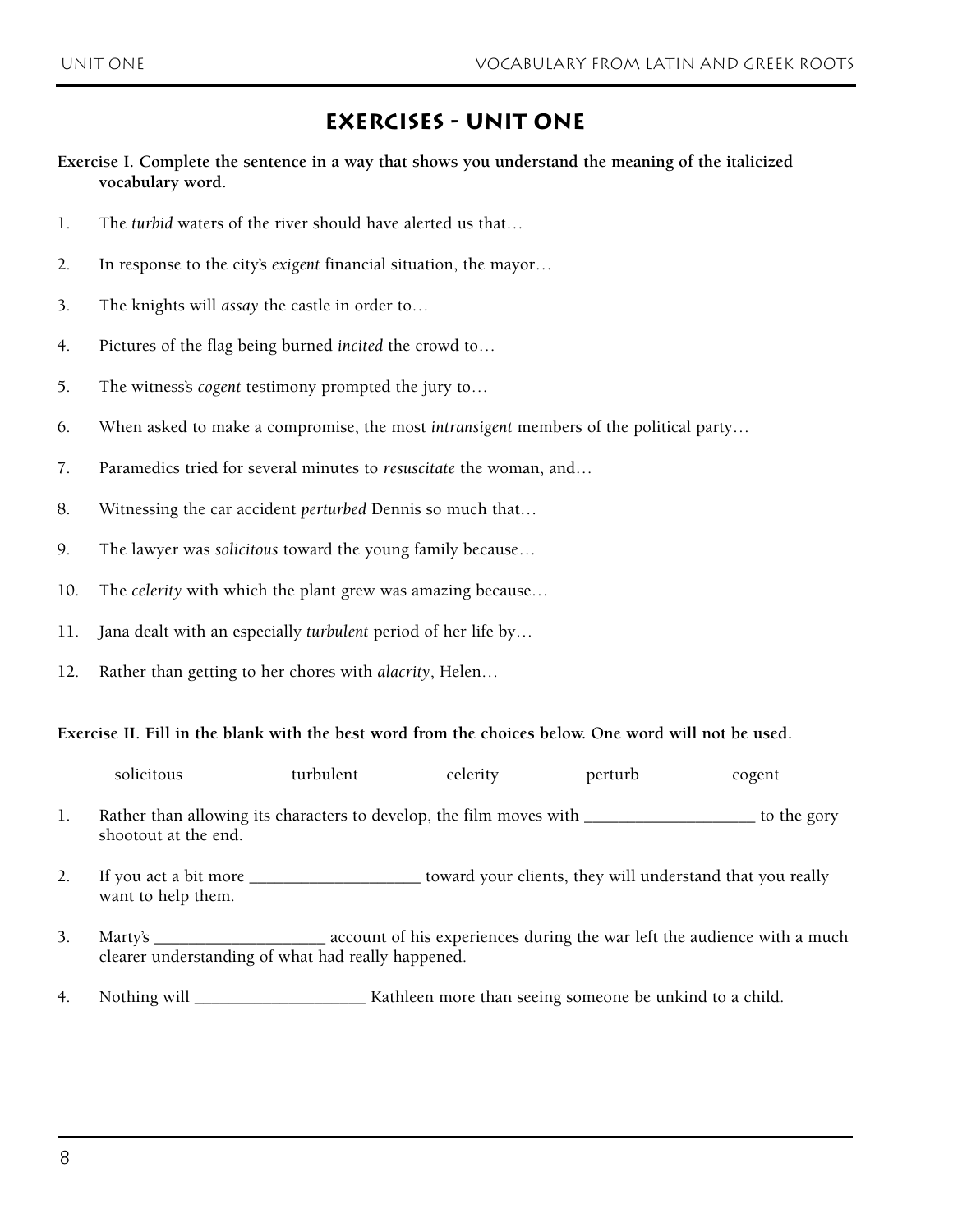## **Fill in the blank with the best word from the choices below. One word will not be used.**

|                                                                                         | perturb                                                                                                                                                                                                                                            | resuscitate | exigent | assay                         | turbulent |  |  |  |
|-----------------------------------------------------------------------------------------|----------------------------------------------------------------------------------------------------------------------------------------------------------------------------------------------------------------------------------------------------|-------------|---------|-------------------------------|-----------|--|--|--|
| 5.                                                                                      | Because they were under extremely ______________________________ circumstances, the committee took<br>immediate action.                                                                                                                            |             |         |                               |           |  |  |  |
| 6.                                                                                      | The troops defending the fort feared that a small enemy force could ____________________ the<br>weaknesses in the defense of the stronghold.                                                                                                       |             |         |                               |           |  |  |  |
| 7.                                                                                      | My Aunt Pearl fainted, but we were soon able to __________________ her.                                                                                                                                                                            |             |         |                               |           |  |  |  |
| 8.                                                                                      |                                                                                                                                                                                                                                                    |             |         |                               |           |  |  |  |
| Fill in the blank with the best word from the choices below. One word will not be used. |                                                                                                                                                                                                                                                    |             |         |                               |           |  |  |  |
|                                                                                         | turbid                                                                                                                                                                                                                                             |             |         | exigent alacrity intransigent | incite    |  |  |  |
| 9.                                                                                      | snowboarding.                                                                                                                                                                                                                                      |             |         |                               |           |  |  |  |
| 10.                                                                                     | Critics noted that the writer had once produced clear, delightful prose, but his poetry was now merely                                                                                                                                             |             |         |                               |           |  |  |  |
| 11.                                                                                     | When Ben had the good fortune to be assigned a report on his favorite musician, he began researching                                                                                                                                               |             |         |                               |           |  |  |  |
| 12.                                                                                     | Carefully chosen words in the pamphlets may _______________________ readers to stage a protest.                                                                                                                                                    |             |         |                               |           |  |  |  |
| Exercise III. Choose the set of words that best completes the sentence.                 |                                                                                                                                                                                                                                                    |             |         |                               |           |  |  |  |
| 1.                                                                                      | During the _____ years following the war, angry leaders bent on further destruction would _____ their<br>followers to demonstrate violently.<br>A. intransigent; resuscitate<br>B. solicitous; assay<br>C. turbulent; incite<br>D. turbid; perturb |             |         |                               |           |  |  |  |
| 2.                                                                                      | After a few minutes of unconsciousness, Bernard opened his eyes to find a kindly and ______ nurse trying<br>to ______ him with smelling salts.                                                                                                     |             |         |                               |           |  |  |  |

- A. solicitous; resuscitate
- B. intransigent; assay
- C. turbulent; perturb
- D. exigent; incite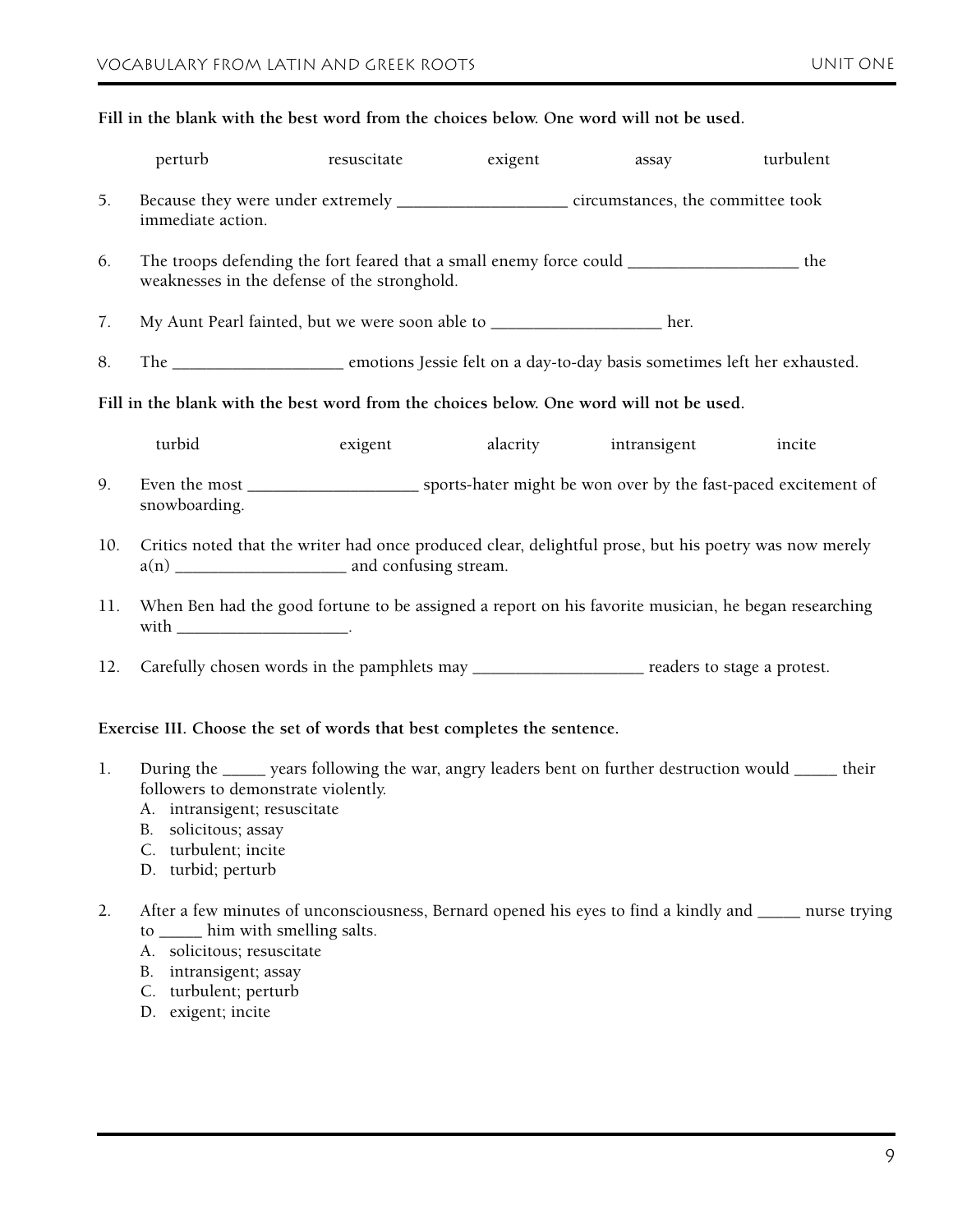- 3. Rather than offering  $a(n)$  explanation of the basic principles of quantum physics, the author gives his readers only a few confusing, same paragraphs.
	- A. turbid; solicitous
	- B. solicitous; turbid
	- C. exigent; cogent
	- D. cogent; turbid
- 4. Even when a crisis became so \_\_\_\_\_ that all the other firefighters came close to collapsing under the stress, nothing seemed to \_\_\_\_\_ Chief Hornby.
	- A. exigent; resuscitate
	- B. cogent; assay
	- C. intransigent; assay
	- D. exigent; perturb
- 5. The \_\_\_\_\_ jeweler absolutely refused to refund his customers' money, even after samples of his merchandise were and found to contain only worthless minerals.
	- A. perturbed; resuscitated
	- B. turbulent; incited
	- C. intransigent; assayed
	- D. turbid; incited

**Exercise IV. Complete the sentence by inferring information about the italicized word from its context.** 

- 1. If Naomi deals with her clients in an *intransigent* manner, they will probably…
- 2. When Professor Atwood gives her students a *cogent* explanation of a poem, the students will…
- 3. If Eileen is *solicitous* toward the patrons who come into her library, she will probably get a reputation as…

## **Exercise V. Fill in each blank with the word from the Unit that best completes the sentence, using the root we supply as a clue. Then, answer the questions that follow the paragraphs.**

When a new work of science fiction—be it a movie, video game, novel, or television show—is released, there are always naysayers who disparage it. While they may find fault with the technical aspects of the work, the most \_\_\_\_\_\_\_\_\_\_\_\_\_\_ (TURB) aspect to them is the presence of extraterrestrial life. Many scientists argue that if something else were out there, we would have noticed it by now, and they criticize the application of human physical characteristics and emotions to aliens, citing the billion-to-one odds that life even occurred on Earth. Whether these arguments are true is up for debate; no one, after all, can expertly testify as to the appearance and behaviors of an alien race. What the critics fail to realize, though, is that the search for extraterrestrial life goes beyond technology and statistics; it speaks to humanity's innate need to seek out companionship.

Long before Galileo raised the first telescope to the night sky in 1609, humans asked themselves if they were alone in the universe. Early explorers setting out across deserts or oceans may have been looking for spices to trade and lands to conquer; inevitably, however, it was the new cultures they encountered that captured their spirits. Pioneers struggled to communicate with and assimilate these "newly discovered" people into their own civilizations and to make their own communities larger and richer. Most important is that explorers never failed to bring back tales of their encounters with foreigners, to the amazement of people back home.

Now, without new earthbound territories to explore, the biggest mysteries lie in the stars. Only a select few are lucky enough to actually ascend into space, but that does not stop the rest of us from using our imaginations. And although we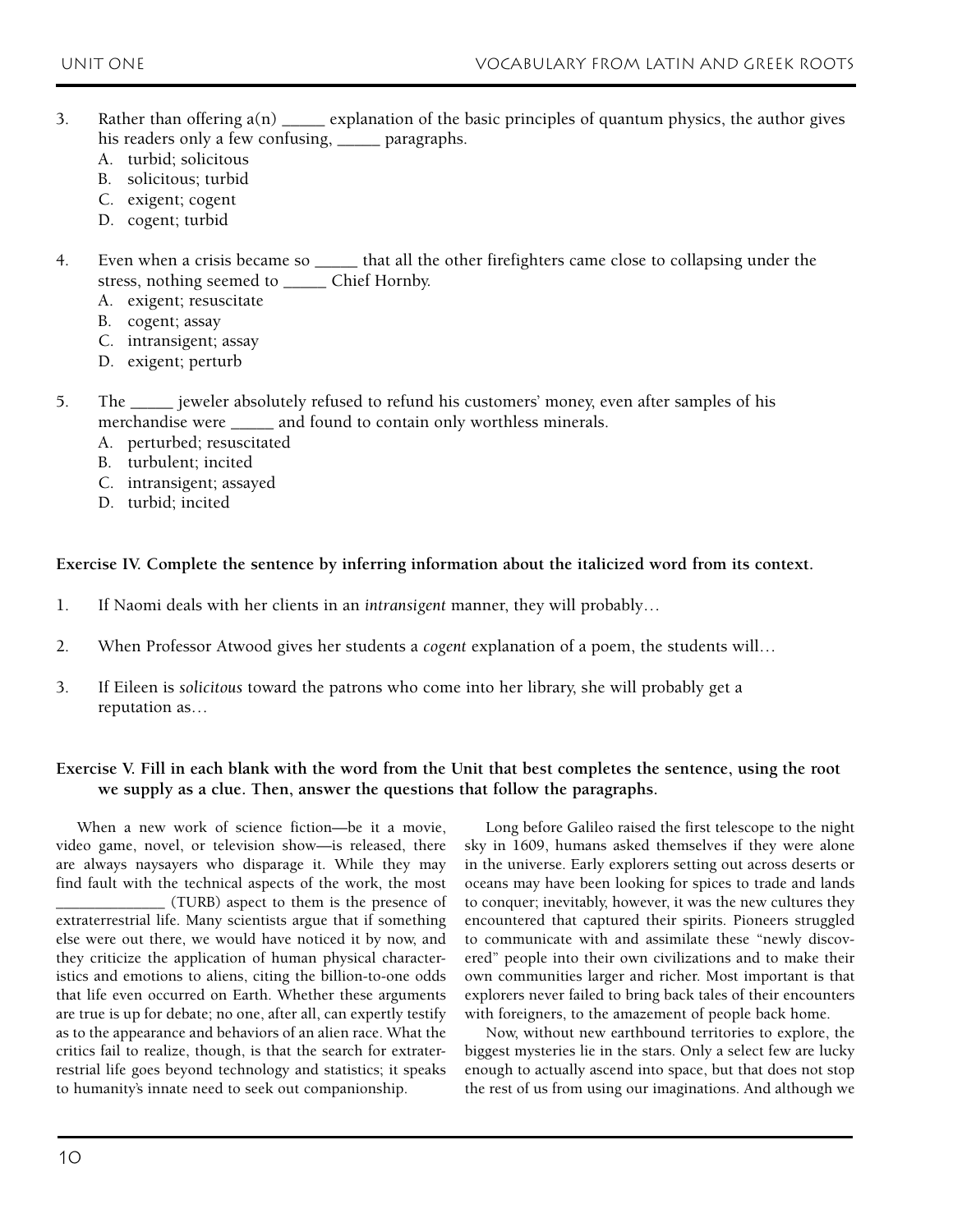may have accepted that there is no man in the moon, why not contemplate the prospect of life on a planet hundreds, thousands, or millions of light-years distant?

In spite of the loud critics, science has not given up on the potential for contact with other worlds. The existence of research projects devoted to searching for signs of extraterrestrial life (NASA's Cosmic Origins Program and SETI, the Search for ExtraTerrestrial Intelligence, founded in 1984) is

persuasive proof that the scientific community values the search. In fact, one of astronomy's most respected scientists, the late Carl Sagan, began the Planetary Society in part to

\_\_\_\_\_\_\_\_\_\_\_\_\_\_ (AG) theories about alien cultures. Critics, therefore, should leave science fiction authors alone. Science fiction isn't necessarily about what's true and what we may know now. It's about the possibilities.

- 1. Which sentence best summarizes an opinion the author expresses in the passage?
	- A. Early explorers crossed deserts looking for spices.
	- B. Science fiction needs to be more about science than about fiction.
	- C. Alien life, if it exists in the universe, should be looked for.
	- D. Most scientists should believe that aliens have contacted Earth.
- 2. Why do many scientists object to the presence of alien life in science fiction?
	- A. Aliens' physical characteristics are too odd to be real.
	- B. The aliens often look and act too much like humans.
	- C. Scientists don't believe aliens have technology more advanced than ours.
	- D. The descriptions do not conform to what experts know about alien life.
- 3. According to the essay, when did people start looking for alien life?
	- A. in 1609, when Galileo invented the telescope
	- B. in 1984, when SETI was started
	- C. when there were no more new territories to explore on Earth
	- D. People have always contemplated the possibility of aliens.
- 4. What is the purpose of mentioning Carl Sagan in the essay?
	- A. The author wants readers to know that a respected scientist supported the search for extraterrestrial life.
	- B. He was an expert in astronomy who could pick which planets could support alien life.
	- C. He was the most outspoken critic of science fiction novels.
	- D. He was a pioneer in the study of cultural assimilation.
- **Exercise VI. Drawing on your knowledge of roots and words in context, read the following selection and define the italicized words. If you cannot figure out the meaning of the words on your own, look them up in a dictionary. Note that** *os* **means "mouth" and** *re* **means "back, again."**

The first-year teacher began to question her skills when her normally energetic students began making *oscitant* gestures. "This," she said sternly, "may necessitate a *redaction* of the rules we drew up together at the beginning of the year." The revised rules did the trick, and her students stayed alert through the end of the semester.